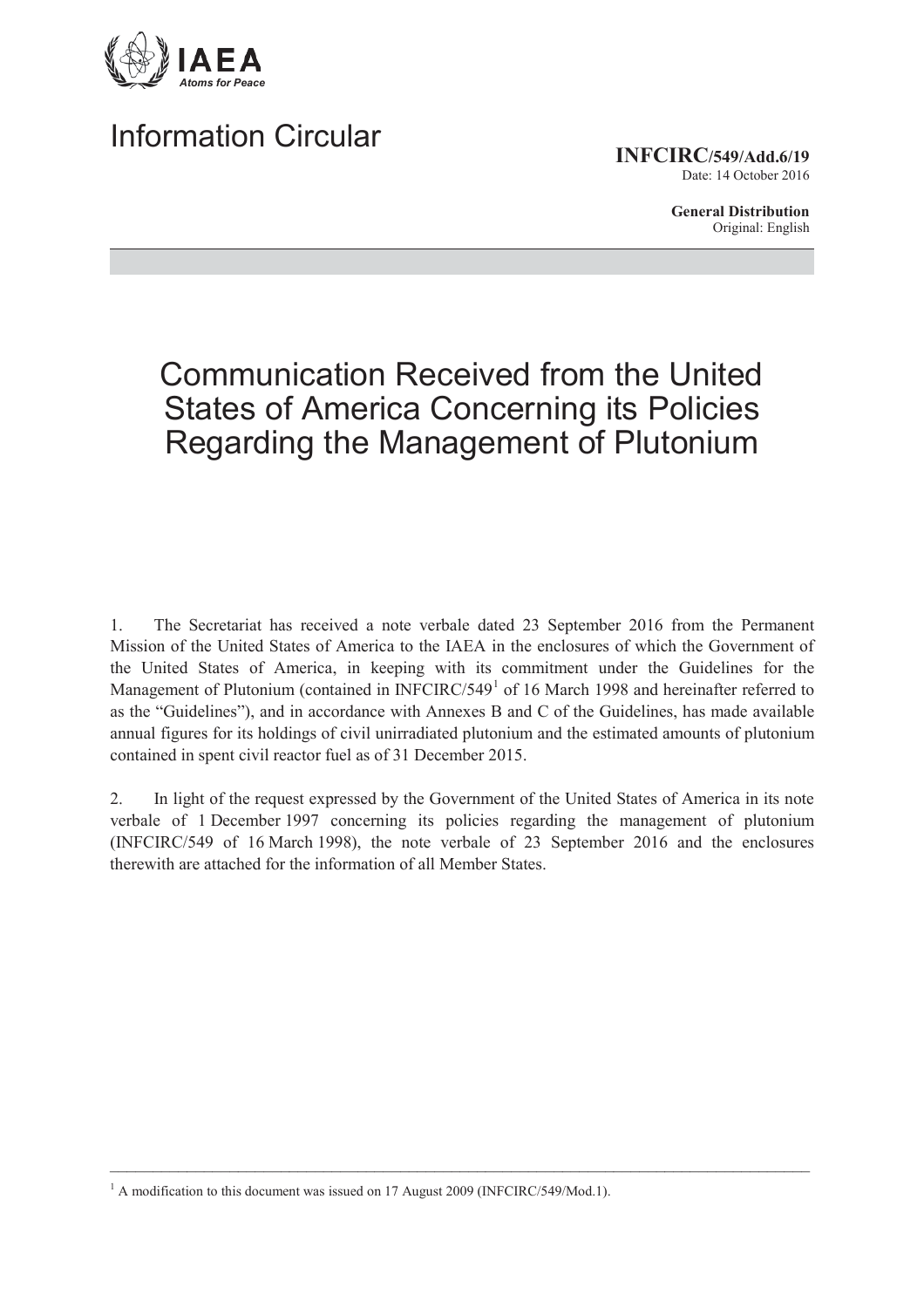022/2015

### **NOTE VERBALE**

The Permanent Mission of the United States to International Organizations in Vienna presents its compliments to the Director General of the International Atomic Energy Agency and, in accordance with Annexes B and C of the Guidelines for the Management of Plutonium (INFCIRC/549), has the honor to send the Director General the figures for holdings of separated and irradiated plutonium in the United States as of 31 December 2015.

The Permanent Mission of United States avails itself of this opportunity to reiterate to the Director General of the International Atomic Energy Agency the assurances of its highest consideration.

United States Mission to International Organizations in Vienna

September 23, 2016,

Vienna, Austria.



Attachments:

Annual Figures for Holdings of Civil Unirradiated Plutonium Estimated Amounts of Plutonium Contained in Spent Civil Reactor Fuel

**DIPLOMATIC NOTE**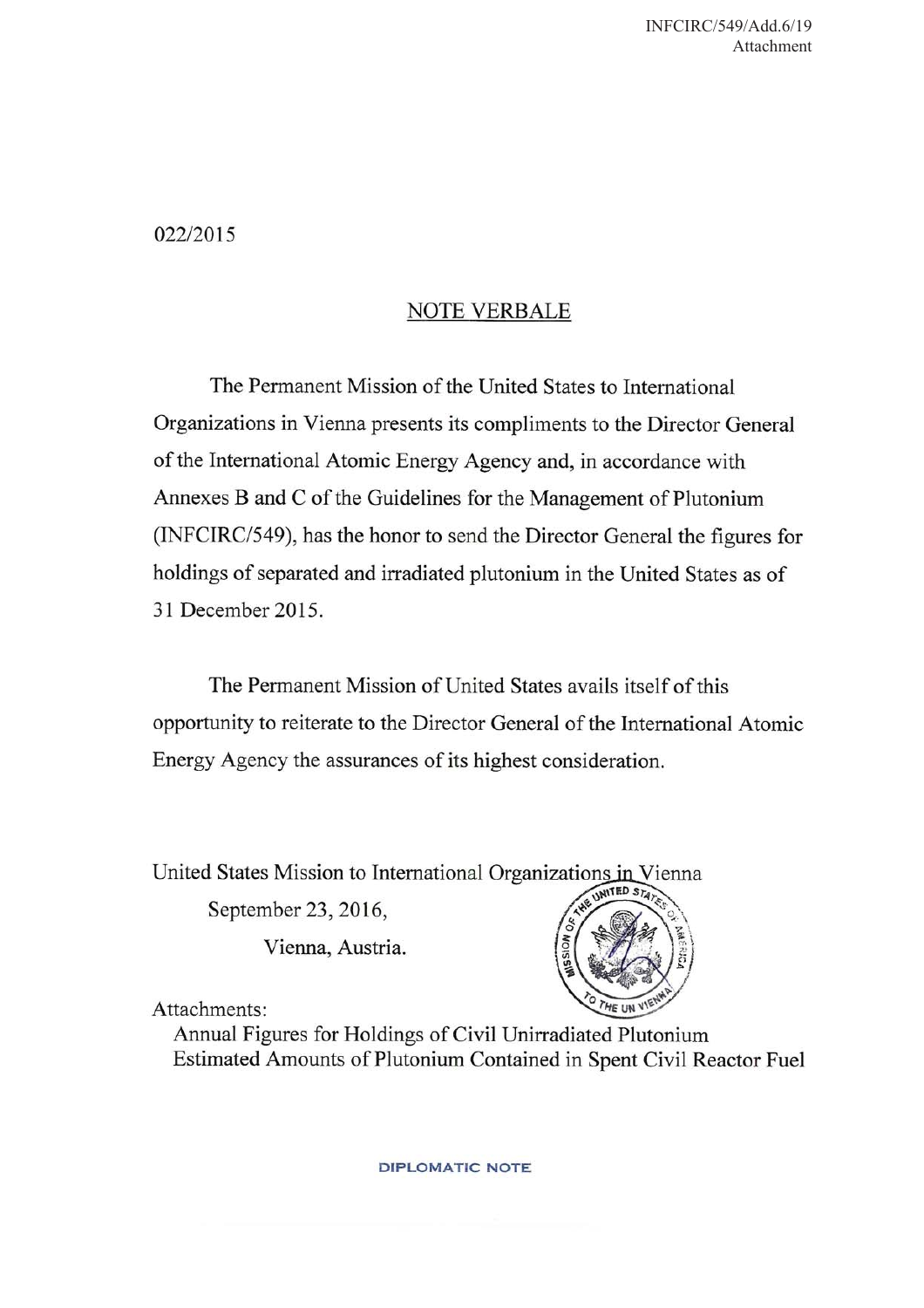#### **ANNUAL FIGURES FOR HOLDINGS** OF CIVIL UNIRRADIATED PLUTONIUM

(Annex B, International Plutonium Management Guidelines)

| <b>National Totals:</b> |                                                                                                                                                                                                                        | As of 31 December 2015<br>[Previous year's figures in brackets]<br>Rounded to 100 kg plutonium<br>Quantities <50 kg reported as such |              |                    |
|-------------------------|------------------------------------------------------------------------------------------------------------------------------------------------------------------------------------------------------------------------|--------------------------------------------------------------------------------------------------------------------------------------|--------------|--------------------|
| 1.                      | Unirradiated separated plutonium in product stores<br>at reprocessing plants.                                                                                                                                          |                                                                                                                                      | $\mathbf{0}$ | [0]                |
| 2.                      | Unirradiated separated plutonium in the course of<br>manufacture or fabrication and plutonium contained<br>in unirradiated semi-fabricated or unfinished products<br>at fuel or other fabricating plants or elsewhere. | $<$ 0.05 MT                                                                                                                          | $[<0.05$ MT] |                    |
| 3.                      |                                                                                                                                                                                                                        | Plutonium contained in unirradiated MOX fuel or<br>other fabricated products at reactor sites or elsewhere.                          | 4.6 MT       | $[4.6 \text{ MT}]$ |
| 4.                      |                                                                                                                                                                                                                        | Unirradiated separated plutonium held elsewhere.                                                                                     | 44.4 MT      | [44.4 M]           |
|                         |                                                                                                                                                                                                                        | (i) Plutonium in lines 1-4 belonging to foreign bodies.                                                                              | 0            | [0]                |
|                         |                                                                                                                                                                                                                        | (ii) Plutonium in lines 1-4 held in locations in other<br>countries and therefore not included above.                                | $\mathbf{0}$ | [0]                |
|                         |                                                                                                                                                                                                                        | (iii) Plutonium in lines 1-4 which is in international<br>shipment prior to its arrival in the recipient State.                      | 0            | [0]                |

#### Note:

Lines 3 and 4 together list 49.0 metric tons of separated plutonium that has been declared as excess to national security needs. This, in addition to 7.8 metric tons of the plutonium included on lines 1 and 3 of Annex C, 4.5 metric tons that has been disposed to waste after termination of safeguards, and 0.2 metric tons lost to radioactive decay (both after September 1994), constitute the total of 61.5 metric tons of government owned plutonium that the United States has declared as excess to national security needs.